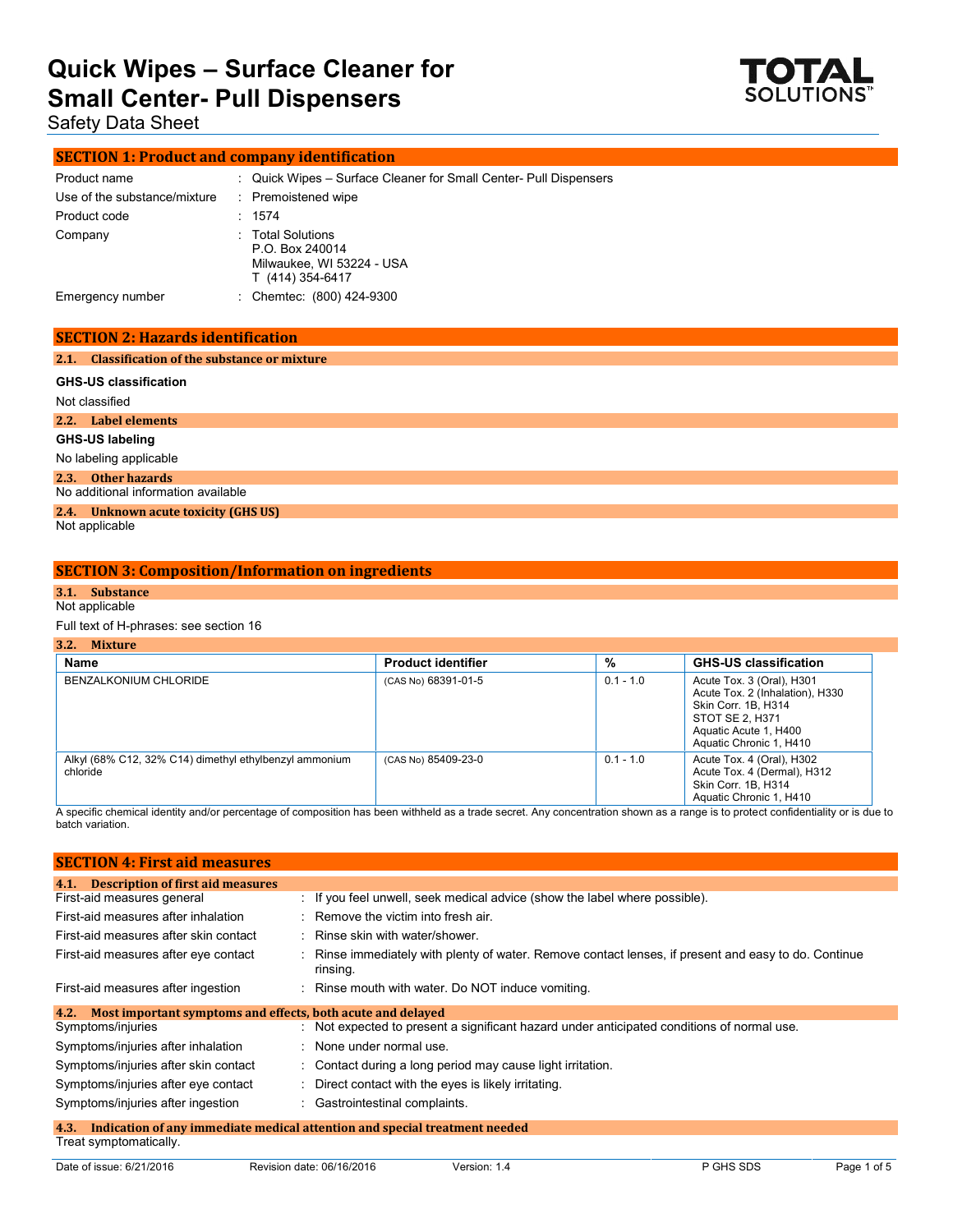

## Safety Data Sheet

| <b>SECTION 5: Firefighting measures</b>                           |                                                                                                                                                                           |  |  |  |
|-------------------------------------------------------------------|---------------------------------------------------------------------------------------------------------------------------------------------------------------------------|--|--|--|
| <b>Extinguishing media</b><br>5.1<br>Suitable extinguishing media | : All extinguishing media allowed.                                                                                                                                        |  |  |  |
| 5.2. Special hazards arising from the substance or mixture        |                                                                                                                                                                           |  |  |  |
| Reactivity                                                        | : Upon combustion: CO and CO2 are formed.                                                                                                                                 |  |  |  |
| <b>Advice for firefighters</b><br>5.3.                            |                                                                                                                                                                           |  |  |  |
| Firefighting instructions                                         | Exercise caution when fighting any chemical fire. Use water spray or fog for cooling exposed<br>containers. Take account of environmentally hazardous firefighting water. |  |  |  |
| Protection during firefighting                                    | Do not enter fire area without proper protective equipment, including respiratory protection.                                                                             |  |  |  |

| <b>SECTION 6: Accidental release measures</b>                                |                                                                                                        |  |  |  |  |
|------------------------------------------------------------------------------|--------------------------------------------------------------------------------------------------------|--|--|--|--|
| 6.1. Personal precautions, protective equipment and emergency procedures     |                                                                                                        |  |  |  |  |
| General measures                                                             | : Isolate from fire, if possible, without unnecessary risk.                                            |  |  |  |  |
| 6.1.1. For non-emergency personnel                                           |                                                                                                        |  |  |  |  |
| Protective equipment                                                         | : Protective goggles. Gloves. Protective clothing.                                                     |  |  |  |  |
| Emergency procedures                                                         | : Evacuate unnecessary personnel. Avoid contact with skin, eyes and clothing. Ventilate spillage area. |  |  |  |  |
| 6.1.2. For emergency responders                                              |                                                                                                        |  |  |  |  |
| Protective equipment                                                         | : Equip cleanup crew with proper protection.                                                           |  |  |  |  |
| Emergency procedures                                                         | : Stop leak if safe to do so. Stop release. Ventilate area.                                            |  |  |  |  |
| <b>6.2.</b> Environmental precautions                                        |                                                                                                        |  |  |  |  |
| Avoid release to the environment. Prevent entry to sewers and public waters. |                                                                                                        |  |  |  |  |
|                                                                              | 6.3. Methods and material for containment and cleaning up                                              |  |  |  |  |
| For containment                                                              | : Contain released substance, pump into suitable containers.                                           |  |  |  |  |
| Methods for cleaning up                                                      | : This material and its container must be disposed of in a safe way, and as per local legislation.     |  |  |  |  |
| <b>6.4.</b> Reference to other sections                                      |                                                                                                        |  |  |  |  |

No additional information available

| <b>SECTION 7: Handling and storage</b>                            |  |                                                                                                                                                                                                                                                                       |  |
|-------------------------------------------------------------------|--|-----------------------------------------------------------------------------------------------------------------------------------------------------------------------------------------------------------------------------------------------------------------------|--|
| 7.1.<br><b>Precautions for safe handling</b>                      |  |                                                                                                                                                                                                                                                                       |  |
| Precautions for safe handling                                     |  | : Comply with the legal reguirements. Do not handle until all safety precautions have been read and<br>understood. Use personal protective equipment as required. Do not eat, drink or smoke when using<br>this product. Do not get in eyes, on skin, or on clothing. |  |
| Hygiene measures                                                  |  | : Wash thoroughly after handling. Wash contaminated clothing before reuse.                                                                                                                                                                                            |  |
| 7.2. Conditions for safe storage, including any incompatibilities |  |                                                                                                                                                                                                                                                                       |  |
| Technical measures                                                |  | : Comply with applicable regulations.                                                                                                                                                                                                                                 |  |
| Storage conditions                                                |  | : Keep container closed when not in use.                                                                                                                                                                                                                              |  |
| Incompatible products                                             |  | $\therefore$ Oxidizing agent.                                                                                                                                                                                                                                         |  |
| Prohibitions on mixed storage                                     |  | : KEEP SUBSTANCE AWAY FROM: oxidizing agents.                                                                                                                                                                                                                         |  |
| Storage area                                                      |  | Meet the legal requirements. Store in a cool area. Store in a well-ventilated place.                                                                                                                                                                                  |  |
| Special rules on packaging                                        |  | meet the legal requirements.                                                                                                                                                                                                                                          |  |

#### **SECTION 8: Exposure controls/personal protection**

#### **8.1. Control parameters**

#### No additional information available

**8.2. Exposure controls**

Personal protective equipment : Use appropriate personal protective equipment when risk assessment indicates this is necessary. Gloves. Safety glasses. Protective clothing.

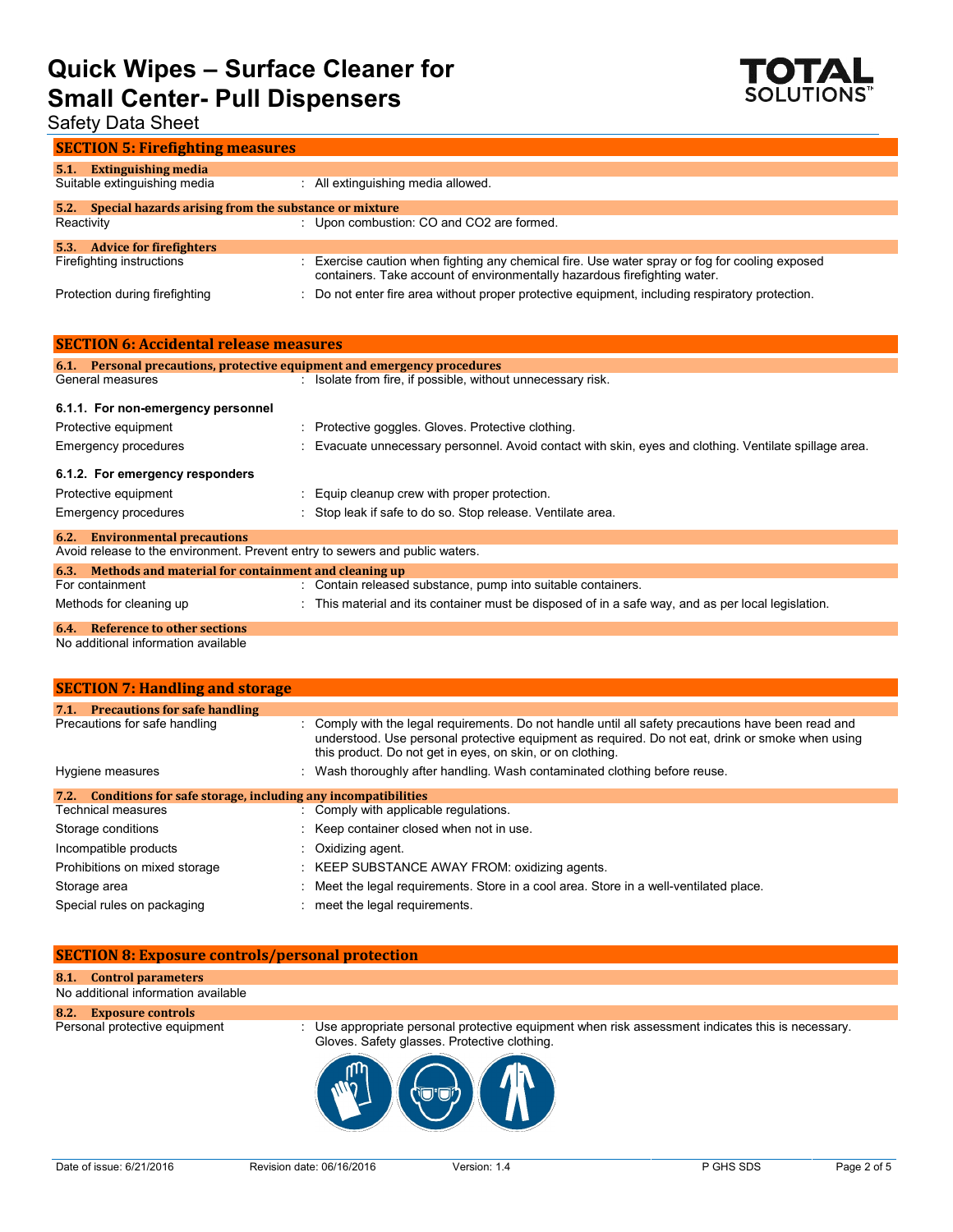

Safety Data Sheet

**SECTION 9: Physical and chemical properties**

| Information on basic physical and chemical properties                  |
|------------------------------------------------------------------------|
| : Solid                                                                |
| Premoistened wipe impregnated with a liquid.                           |
| Pleasant scent                                                         |
| No data available                                                      |
| No data available                                                      |
| No data available                                                      |
| : No data available                                                    |
| No data available                                                      |
| > 200 °F - Tested using the liquid component of the towelette          |
| : No data available                                                    |
| No data available                                                      |
| No data available                                                      |
| No data available                                                      |
| No data available                                                      |
| No data available                                                      |
| No data available                                                      |
| No data available                                                      |
| 1 g/ml - Tested using the liquid component of the towelette            |
| Liquid component is soluble in water.                                  |
| No data available                                                      |
| No data available                                                      |
| No data available                                                      |
| No data available                                                      |
| No data available                                                      |
| No data available                                                      |
| : No data available                                                    |
| $\approx$ < 0.5 % - Tested using the liquid component of the towelette |
|                                                                        |

#### **SECTION 10: Stability and reactivity**

| 10.1. Reactivity                         |
|------------------------------------------|
| Upon combustion: CO and CO2 are formed.  |
| 10.2. Chemical stability                 |
| No additional information available      |
| 10.3. Possibility of hazardous reactions |
| Refer to section 10.1 on Reactivity.     |
| 10.4. Conditions to avoid                |
| No additional information available      |
| 10.5. Incompatible materials             |
| No additional information available      |
| 10.6. Hazardous decomposition products   |

Under normal conditions of storage and use, hazardous decomposition products should not be produced.

| <b>SECTION 11: Toxicological information</b> |                           |              |           |             |  |  |
|----------------------------------------------|---------------------------|--------------|-----------|-------------|--|--|
| 11.1. Information on toxicological effects   |                           |              |           |             |  |  |
| Acute toxicity                               | : Not classified          |              |           |             |  |  |
| Skin corrosion/irritation                    | : Not classified          |              |           |             |  |  |
| Serious eye damage/irritation                | : Not classified          |              |           |             |  |  |
| Respiratory or skin sensitization            | : Not classified          |              |           |             |  |  |
| Germ cell mutagenicity                       | : Not classified          |              |           |             |  |  |
| Carcinogenicity                              | : Not classified          |              |           |             |  |  |
| Reproductive toxicity                        | : Not classified          |              |           |             |  |  |
| Date of issue: 6/21/2016                     | Revision date: 06/16/2016 | Version: 1.4 | P GHS SDS | Page 3 of 5 |  |  |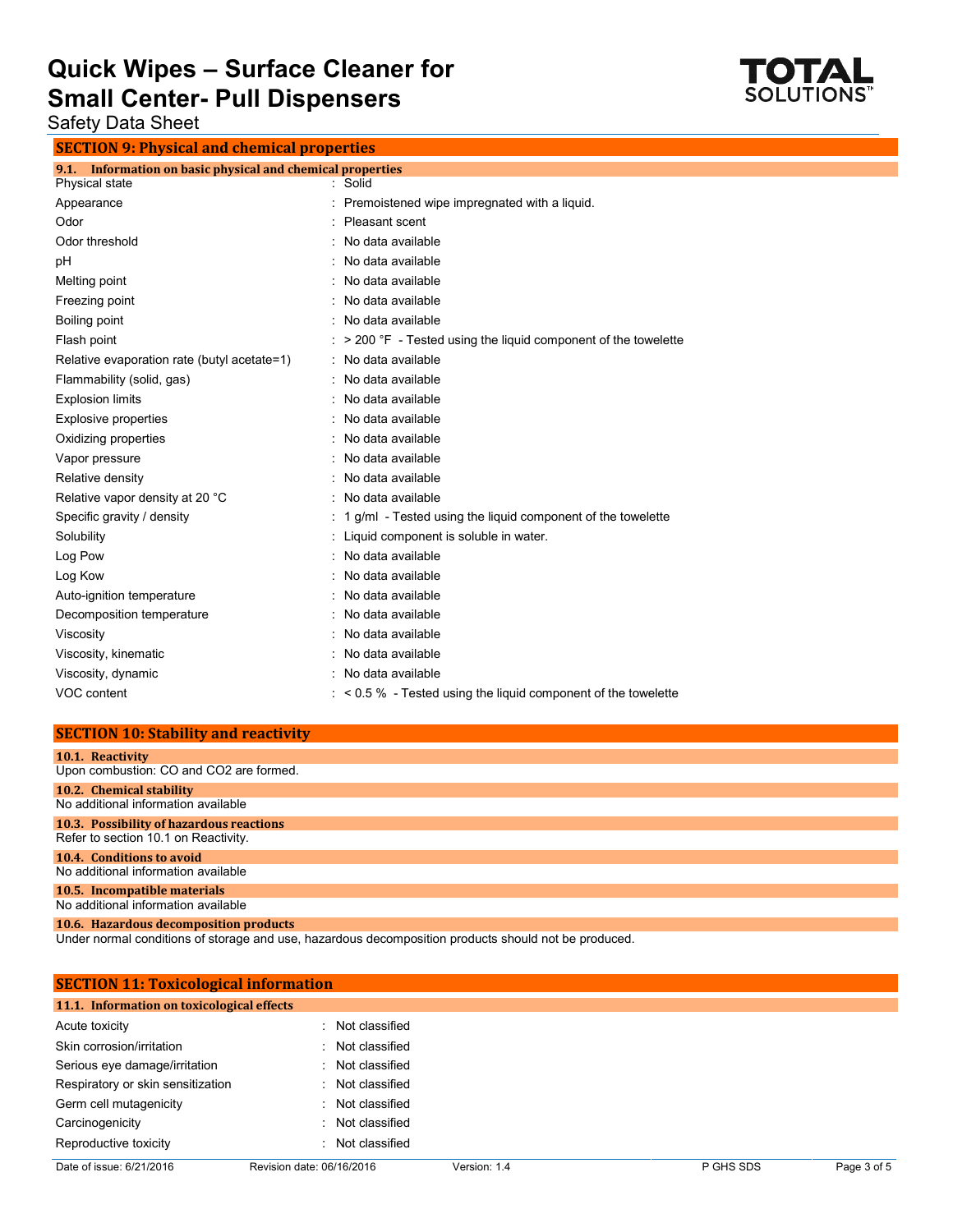

## Safety Data Sheet

| Not classified                                             |  |
|------------------------------------------------------------|--|
| : Not classified                                           |  |
| : Not classified                                           |  |
| : None under normal use.                                   |  |
| : Contact during a long period may cause light irritation. |  |
| : Direct contact with the eyes is likely irritating.       |  |
| : Gastrointestinal complaints.                             |  |
|                                                            |  |

| <b>SECTION 12: Ecological information</b> |
|-------------------------------------------|
| 12.1. Toxicity                            |
| No additional information available       |
| 12.2. Persistence and degradability       |
| No additional information available       |
| 12.3. Bioaccumulative potential           |
| No additional information available       |

| <b>SECTION 13: Disposal considerations</b> |                                                                           |
|--------------------------------------------|---------------------------------------------------------------------------|
| 13.1. Waste treatment methods              |                                                                           |
| Waste treatment methods                    | $\cdot$ Do not flush wipes.                                               |
| Waste disposal recommendations             | : Dispose in a safe manner in accordance with local/national regulations. |

| <b>SECTION 14: Transport information</b>  |                                           |  |  |  |
|-------------------------------------------|-------------------------------------------|--|--|--|
| <b>Department of Transportation (DOT)</b> |                                           |  |  |  |
| In accordance with DOT:                   | Not regulated for transport               |  |  |  |
| <b>Additional information</b>             |                                           |  |  |  |
| Other information                         | : No supplementary information available. |  |  |  |
|                                           |                                           |  |  |  |
| <b>ADR</b>                                |                                           |  |  |  |
| No additional information available       |                                           |  |  |  |
| <b>Transport by sea</b>                   |                                           |  |  |  |
| No additional information available       |                                           |  |  |  |
| Air transport                             |                                           |  |  |  |
| No additional information available       |                                           |  |  |  |

#### **SECTION 15: Regulatory information**

All components of this product are listed, or excluded from listing, on the United States Environmental Protection Agency Toxic Substances Control Act (TSCA) inventory

This product or mixture does not contain a toxic chemical or chemicals in excess of the applicable de minimis concentration as specified in 40 CFR §372.38(a) subject to the reporting requirements of section 313 of Title III of the Superfund Amendments and Reauthorization Act of 1986 and 40 CFR Part 372.

California Proposition 65 - This product does not contain substances known to the state of California to cause cancer and/or reproductive toxicity.

#### **SECTION 16: Other information**

Training advice : Normal use of this product shall imply use in accordance with the instructions on the packaging.

Full text of H-phrases:

| H301 | Toxic if swallowed                      |
|------|-----------------------------------------|
| H302 | Harmful if swallowed                    |
| H312 | Harmful in contact with skin            |
| H314 | Causes severe skin burns and eye damage |
| H330 | Fatal if inhaled                        |
| H371 | May cause damage to organs              |
| H400 | Very toxic to aquatic life              |